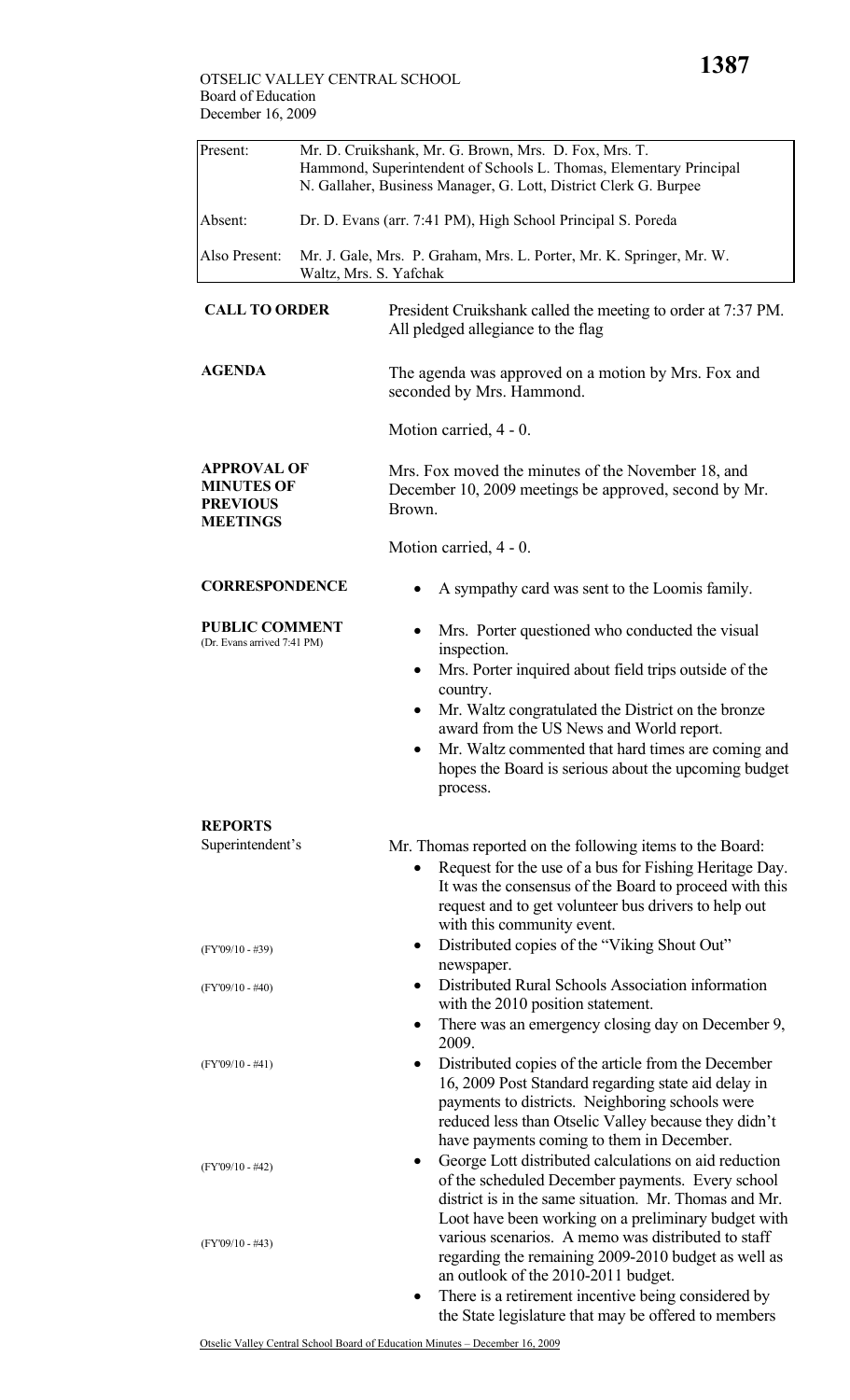

of NYSUT whereby members who are fifty five could retire with at least twenty five years of service without a penalty.

- Various newspaper articles were circulated.
- The 2010-2011 school year calendar will be discussed at the next meeting.

Mr. Lott reported on the following:

Business Manager's (FY'09/10 - #44 )

The need to amend the 403b plan which is open to all employees.

Motion by Dr. Evans to adopt the following resolution:

WHEREAS, the Otselic Valley Central School District maintains the 403(b) Retirement Plan ("Plan"); and

WHEREAS, the Plan was duly adopted on the  $16<sup>th</sup>$  day of December, 2009 by the District's Board of Education ("Board"); and

WHEREAS, the Board desires to restate and amend the Plan as regards section 2.1 Eligibility and section 6.6 ROTH;

NOW, THEREFORE, BE IT RESOLVED that sections 2.1 and 6.6 of the Plan are hereby restated and amended to read as follows:

#### **2.1 Eligibility**

Each Employee shall be eligible to participate in the Plan and elect to have Elective Deferrals made on his or her behalf hereunder immediately upon becoming employed by the Employer.

#### **6.6 ROTH**

ROTH contributions shall be allowed under the Plan. The rules of  $\S1.401(k)-1(f)(1)$  and for designated Roth contributions under a qualified cash or deferred arrangement shall apply to designated Roth contributions under the Plan. Thus, a designated Roth contribution under the Plan is a section 403(b) elective deferral that is designated irrevocably by the Employee at the time of the cash or deferred election as a designated Roth contribution being made in lieu of all or a portion of the section 403(b) elective deferrals the Employee is otherwise eligible to make under the Plan. A designated Roth contribution shall be treated by the Employer as includible in the Employee's gross income at the time the Employee would have received the amount in cash if the Employee had not made the cash or deferred election (such as by treating the contributions as wages subject to applicable withholding requirements); The Plan will allocate Roth contributions to a separate Account which shall be maintained in accordance with Treasury Regulation  $\S1.401(k)-1(f)(2)$ . Gains, losses, and other credits and charges shall be separately allocated on a reasonable and consistent basis to each Participant's Roth contribution Account and the Participant's other Accounts under the Plan.

A designated Roth contribution under the Plan must satisfy the requirements applicable to section 403(b) elective deferrals under the Plan and the requirements of §1.403(b)–6(d). Similarly, a designated Roth account under the Plan is subject to the rules of Code sections  $401(a)(9)(A)$  and (B) and §1.403(b)–6(e). Notwithstanding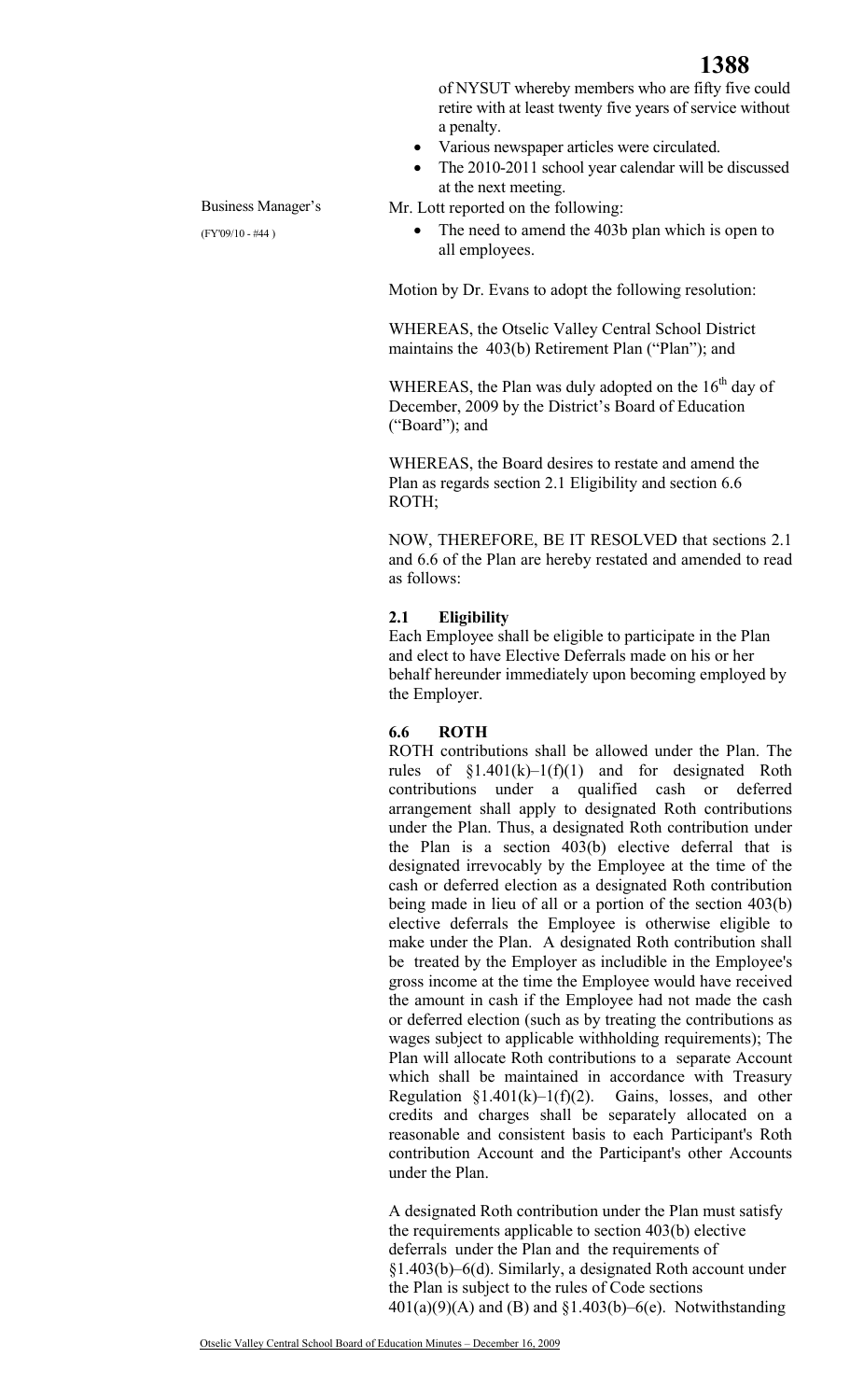section 6.1 [the eligible rollover provision], a direct rollover of a distribution from a Roth Account under the Plan will only be made to another qualified Roth contribution program described in Code section 402A or a Roth IRA described in Code section 408A, the Plan will only accept a rollover contribution to a Roth Account if it is a direct rollover from another qualified contribution program described in Code section 402A, and the Plan will only make or accept a rollover if the rollover is permitted under the rules of Code section 402(c).

BE IT FURTHER RESOLVED that the Plan, as restated and amended is hereby approved and adopted.

Second by Mr. Brown.

Motion carried, 5 - 0.

| $(FY'09/10 - #45)$<br>$(FY'09/10 - #46)$       | Referred to Kevin Springer who distributed the<br>latest Operations and Maintenance report.<br>Highlights were discussed.<br>The development of a budget calendar. The<br>٠<br>subcommittee should plan on meeting every other<br>week.<br>A report of the school lunch fund. Charts were<br>٠<br>distributed showing the number of meals served for<br>lunch and breakfast. The number of free meals is up<br>and the reduced meals are down.                                                                |
|------------------------------------------------|---------------------------------------------------------------------------------------------------------------------------------------------------------------------------------------------------------------------------------------------------------------------------------------------------------------------------------------------------------------------------------------------------------------------------------------------------------------------------------------------------------------|
| <b>Elementary Principal's</b>                  | Ms. Gallaher reported on the following:<br>Parent conference day was steady with 3-6 PM as<br>the busiest times.<br>Information on the K-6 reading scores. The students<br>are tested three times per year to track their progress.                                                                                                                                                                                                                                                                           |
| High School Principal's<br>$(FY'09/10 - #47)$  | Mr. Thomas reported for Mr. Poreda on the following items<br>to the Board:<br>Interviews have been conducted for the physics<br>$\bullet$<br>teacher position. The candidate will begin on<br>January 4, 2010 through the end of the year.<br>Distributed a copy of the US News and World<br>٠<br>Report article naming the junior-senior high school                                                                                                                                                         |
| Board Member's                                 | as a bronze quality school.<br>The following topics were discussed:<br>Mrs. Hammond commented on the following items:<br>If substitute lists are rotated.<br>1.)<br>2.)<br>If lights outside could be turned off to<br>conserve energy.<br>3.)<br>The elementary concert was good but the<br>balance between the singers and the<br>accompaniment might have been better.<br>The dress code for staff at concerts needs to<br>4.)<br>come up a notch.<br>The legislative breakfast is January 23, 2010 at the |
| <b>Financial Reports</b><br>$(FY'09/10 - #48)$ | Silo in Greene.<br>Motion by Mrs. Fox to accept the financial reports as<br>presented. Second by Mr. Brown.<br>Motion carried, $5 - 0$ .                                                                                                                                                                                                                                                                                                                                                                      |

### **UNFINISHED BUSINESS**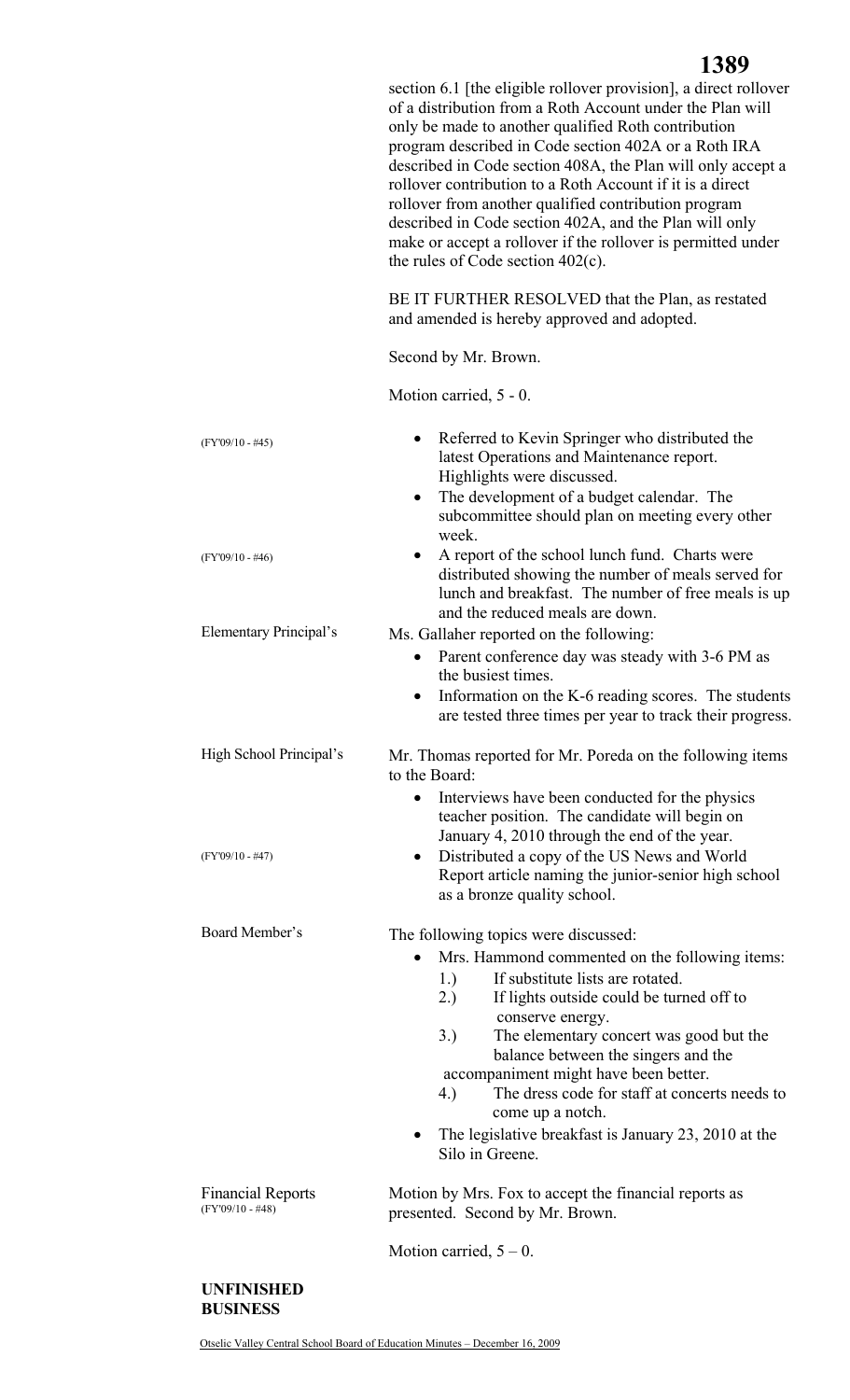Discussion Item – Refund of Non-Resident Tuition (FY'09/10 - #49)

Mr. Lott presented information on refunding non-resident tuition. It was consensus of the Board to develop an administrative practice for refunding on non-resident tuition:

# **NEW BUSINESS**

Personnel Recommendations Motion by Dr. Evans, upon the recommendation of the Superintendent of Schools, to approve the following personnel recommendations:

|  | Lindsey Eaton              | Appointment as 3/4<br>stage director of the<br>Spring musical | At a stipend of<br>\$1,176.75 |
|--|----------------------------|---------------------------------------------------------------|-------------------------------|
|  | Natalie<br><b>Beckwith</b> | Resignation as an                                             | Effective                     |
|  |                            | Licensed Teaching<br>Assistant                                | December 7,<br>2009           |
|  | <b>Tammy Smith</b>         | Conditional                                                   |                               |
|  |                            | appointment pending<br>clearance from the                     |                               |
|  |                            | <b>State Education</b>                                        |                               |
|  |                            | Department as a                                               |                               |
|  |                            | substitute teacher and                                        |                               |
|  |                            | substitute licensed                                           |                               |
|  |                            | teaching assistant                                            |                               |
|  | <b>Tammy Smith</b>         | Conditional<br>appointment pending                            |                               |
|  |                            | clearance from the                                            |                               |
|  |                            | <b>State Education</b>                                        |                               |
|  |                            | Department as a                                               |                               |
|  |                            | substitute school aide                                        |                               |
|  | Marcia                     | Conditional                                                   |                               |
|  | <b>Marshall</b>            | appointment pending<br>clearance from the                     |                               |
|  |                            | <b>State Education</b>                                        |                               |
|  |                            | Department as a                                               |                               |
|  |                            | substitute custodial                                          |                               |
|  |                            | worker, substitute                                            |                               |
|  |                            | school aide, and                                              |                               |
|  |                            | substitute food service                                       |                               |
|  | Marcia                     | helper<br>Conditional                                         |                               |
|  | Marshall                   | appointment pending                                           |                               |
|  |                            | clearance from the                                            |                               |
|  |                            | <b>State Education</b>                                        |                               |
|  |                            | Department as a                                               |                               |
|  | Erica Reichard             | substitute teacher<br>Conditional                             |                               |
|  |                            | appointment pending                                           |                               |
|  |                            | clearance from the                                            |                               |
|  |                            | <b>State Education</b>                                        |                               |
|  |                            | Department as a                                               |                               |
|  |                            | substitute teacher and                                        |                               |
|  |                            | substitute LTA<br>Conditional                                 |                               |
|  | Erica Reichard             | appointment pending                                           |                               |
|  |                            | clearance from the                                            |                               |
|  |                            | <b>State Education</b>                                        |                               |
|  |                            | Department as a                                               |                               |
|  |                            | substitute school aide                                        |                               |
|  | Ronald Marshall            | Appointment as a<br>substitute custodial                      |                               |
|  |                            | worker                                                        |                               |
|  | Rebecca                    | Conditional appointment                                       |                               |
|  | McCredy                    | pending clearance from                                        |                               |
|  |                            | the State Education<br>Department as a                        |                               |
|  |                            |                                                               |                               |